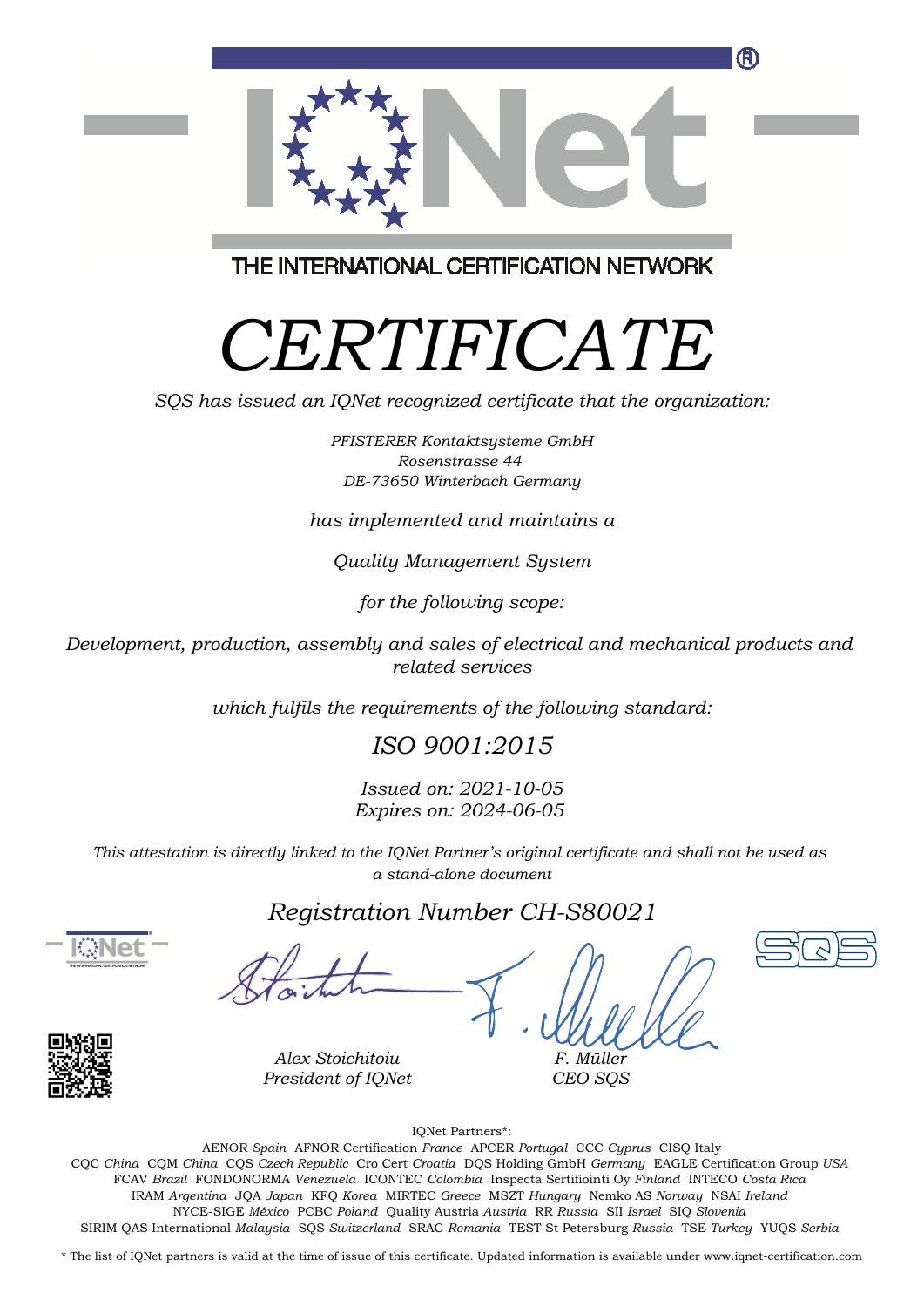

THE INTERNATIONAL CERTIFICATION NETWORK

# *CERTIFICATE*

*SQS has issued an IQNet recognized certificate that the organization:*

*PFISTERER Kontaktsysteme GmbH Rosenstrasse 44 DE-73650 Winterbach Germany*

#### *has implemented and maintains a*

*Environmental Management System*

*for the following scope:*

*Development, production, assembly and sales of electrical and mechanical products and related services*

*which fulfils the requirements of the following standard:*

### *ISO 14001:2015*

*Issued on: 2021-10-05 Expires on: 2024-06-05*

*This attestation is directly linked to the IQNet Partner's original certificate and shall not be used as a stand-alone document*

#### *Registration Number CH-S80021*





*F. Müller CEO SQS*

IQNet Partners\*:

This annex is only valid in connection with the above-mentioned certificate. FCAV *Brazil* FONDONORMA *Venezuela* ICONTEC *Colombia* Inspecta Sertifiointi Oy *Finland* INTECO *Costa Rica* AENOR *Spain* AFNOR Certification *France* APCER *Portugal* CCC *Cyprus* CISQ Italy CQC *China* CQM *China* CQS *Czech Republic* Cro Cert *Croatia* DQS Holding GmbH *Germany* EAGLE Certification Group *USA* IRAM *Argentina* JQA *Japan* KFQ *Korea* MIRTEC *Greece* MSZT *Hungary* Nemko AS *Norway* NSAI *Ireland* NYCE-SIGE *México* PCBC *Poland* Quality Austria *Austria* RR *Russia* SII *Israel* SIQ *Slovenia* SIRIM QAS International *Malaysia* SQS *Switzerland* SRAC *Romania* TEST St Petersburg *Russia* TSE *Turkey* YUQS *Serbia*

\* The list of IQNet partners is valid at the time of issue of this certificate. Updated information is available under www.iqnet-certification.com

*Alex Stoichitoiu President of IQNet*